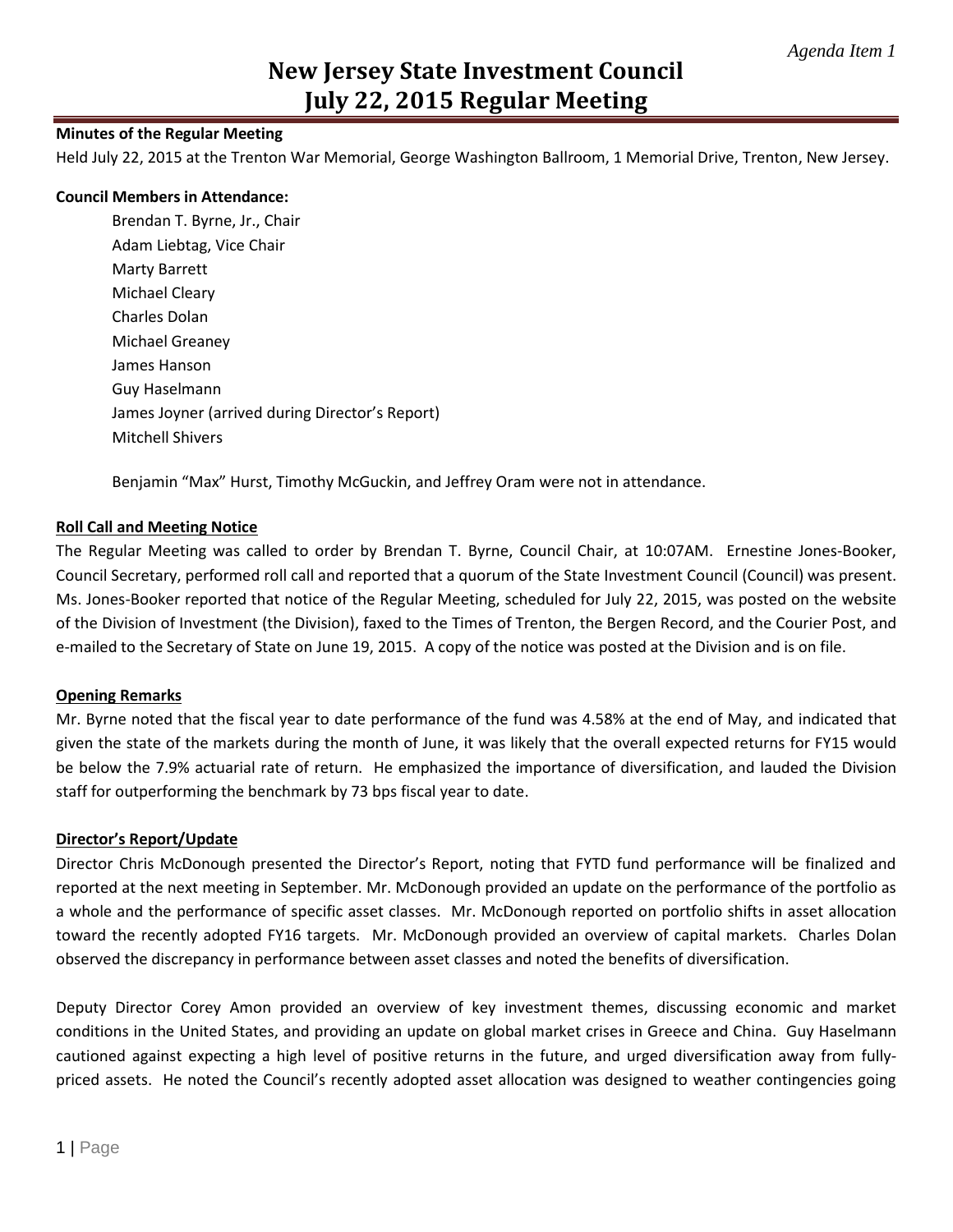# **New Jersey State Investment Council July 22, 2015 Regular Meeting**

forward. Mr. Byrne cited an abnormally high Shiller ratio in the public equity markets, but noted that it is impossible to predict market direction and agreed that diversification offered the best protection for the fund.

Mr. McDonough and Jason MacDonald of the Division provided an overview of the Division's private equity and real estate portfolios. Mr. McDonough corrected the public misperception that the Division was dramatically increasing its exposure to alternatives in recent years, noting that there were lower net commitments to the alternatives portfolio within the last five years than within the first five years of the program. James Hanson referenced the pace of commitments relative to the pace of distributions in the private equity portfolio and inquired if the portfolio was under or over committed. Mr. McDonough responded that, in terms of asset allocation, the fund is under-allocated to private equity, but given the state of the private equity market, recommended maintaining the existing allocation going forward.

Pursuant to the Council's Alternative Investment Modification Procedures, Mr. McDonough notified the Council of two hedge fund redemptions, including full redemptions from Archipelago Partners and Arden Garden State NJ Fund LP. Mr. McDonough indicated that the Division was redeeming from Archipelago because the Fund's portfolio had matured to the extent that the Division felt there was no longer a need for a multi-manager program. He reported that the Division was redeeming from Arden due to the recent departure of key investment professionals.

Finally, Mr. McDonough noted a correction to the Debt Related Real Estate and Private Real Assets components of the FY16 Asset Allocation Policy Benchmarks. The components, as reported at the prior meeting, remained unchanged from FY15; however, they were mislabeled in the Council materials last meeting.

### **Minutes of Regular Meeting held May 27, 2015**

Mr. Byrne presented for adoption the minutes for the regular meeting held May 27, 2015. Mitchell Shivers made a motion to approve the minutes, with Mr. Haselmann seconding the motion. All Council Members present voted in favor.

### **Election of Nominating Committee**

Mr. Byrne made a motion to elect Mr. Oram, Mr. McGuckin, and Mr. Haselmann to continue to serve on the Council's Nominating Committee. All members of the Council present voted in favor except Mr. Haselmann, who abstained. Mr. Byrne asked the Nominating Committee to present its nominations for Chair and Vice Chair at the September meeting.

## **JLL Partners V, L.P. Update**

Mr. McDonough reported that the Division took a number of steps with respect to the Division's investment in JLL Partners V, L.P., including evaluation of the future expected value of the fund, exploration of different options for disposing of New Jersey's interest in either the fund or, more specifically, in ACE Cash Express Inc., consultation with Aon Hewitt regarding socially responsible investment policies, and improvement of its due diligence reporting process. Mr. Byrne noted that the Council works cooperatively with the Division, but does not have the statutory power to order a sale of the investment. He noted that illiquid investments are complicated to unwind, and the Division is acting with all deliberate speed, consistent with its fiduciary obligations to plan beneficiaries. Mr. Haselmann and Adam Liebtag noted that the IPC had a hearty discussion with Division staff regarding the matter, and Mr. Liebtag requested that the matter be revisited at every Council meeting until the issue is resolved.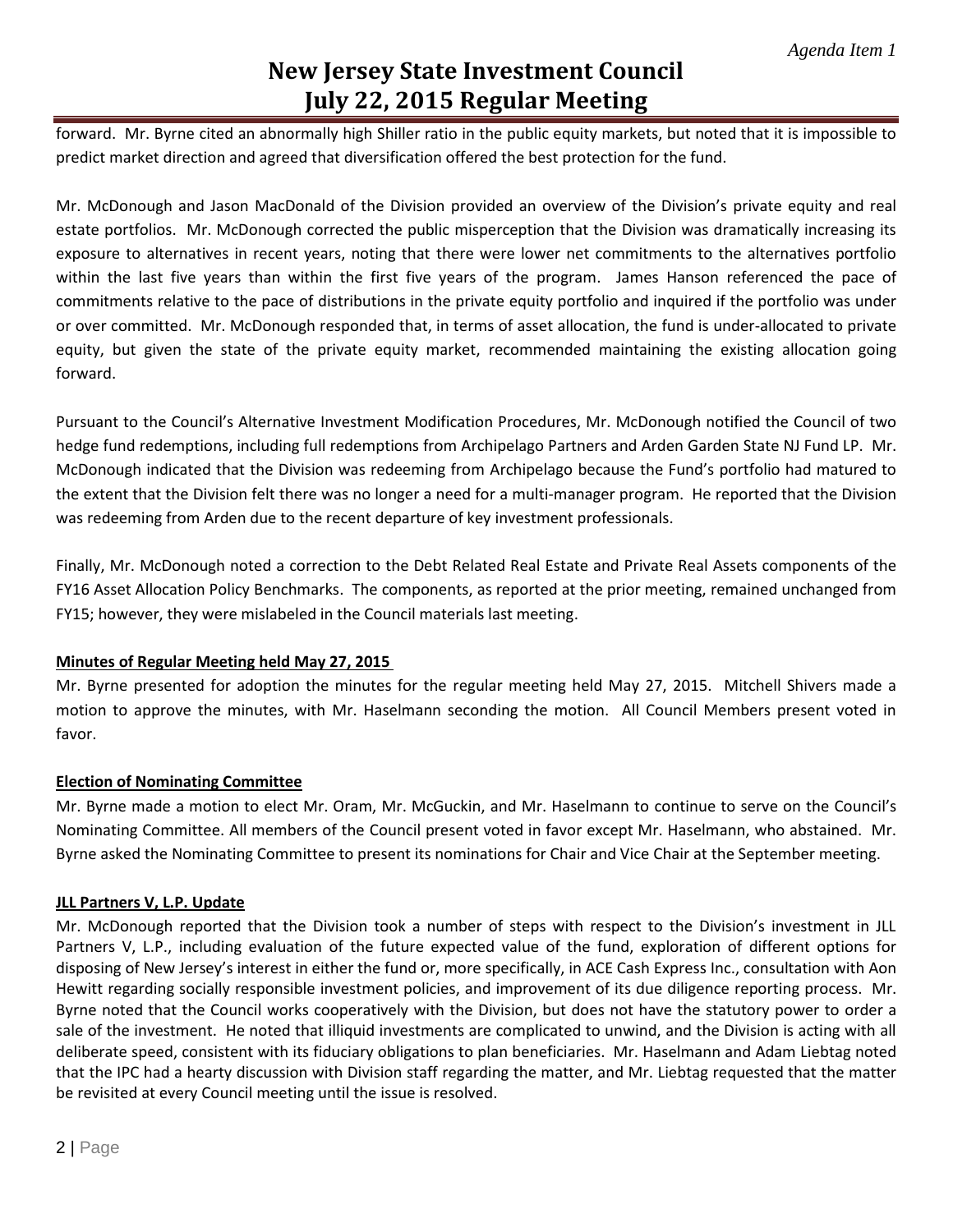### **Selection of Private Equity Investment Consultants**

Mr. MacDonald reported that the Division selected TorreyCove Capital Partners as its primary investment consultant for private equity along with four other secondary consultants to include Cliffwater LLC, LP Capital Advisors, Strategic Investment Solutions and Wilshire Associates Inc. Mr. MacDonald provided a summary of the bidder selection and evaluation process. In response to a question from Mr. Dolan regarding risk management, Mr. MacDonald described the risk management products and services to be provided by TorreyCove.

### **Private Equity Investments**

### *American Industrial Partners Capital Fund VI, L.P.*

Robin Clifford of the Division, along with Faraz Shooshani of Strategic Investment Solutions, presented an investment of up to \$200 million in American Industrial Partners Capital Fund VI, L.P., a private equity buyout fund focused on investing in industrial companies in North America. Ms. Clifford noted AIP's deep cohesive investment team, proprietary deal flow dissimilar to its peers, and top-quartile investment returns. Ms. Clifford summarized the terms of the investment. Mr. Hanson asked whether the longer investment period for the fund (six years) represented a trend in these types of investments. Mr. Shooshani responded that it is not a trend, and that the Division expected capital to be deployed in sooner than six years. Mr. Haselmann noted the hurdle rate, and Mr. Liebtag inquired whether the \$200 million commitment was to be phased in over time. Mr. McDonough responded that the \$200 million commitment would likely be cut back because the fund was oversubscribed, and the capital would be called by the General Partner as needed within the investment period. Mr. Byrne reported that the Investment Policy Committee discussed the investment and was satisfied that the due diligence that was performed was adequate and appropriate.

### *Excellere Capital Fund III, L.P.*

Mr. MacDonald and Mr. Shooshani presented an investment of up to \$50 million in Excellere Capital Fund III, L.P., a lower mid-market private equity fund. Mr. MacDonald noted the strong top-quartile performance of Excellere's prior two funds, its differentiated investment strategy, and its above-average general partner commitment. In response to a question from Marty Barrett, Mr. Shooshani outlined the timing of incentive payments to the fund manager. Mr. Byrne reported that the Investment Policy Committee discussed the investment and was satisfied that the due diligence that was performed was adequate and appropriate.

### *GoldenTree Distressed Separate Account*

Mr. MacDonald and Mr. Shooshani of SIS presented an investment of up to \$300 million in a separate account managed by GoldenTree Asset Management, with up to \$200 million investing pro-rata alongside GoldenTree's 2014 distressed fund, and up to \$100 million reserved for additional distressed opportunities. Mr. MacDonald noted the Division's previous relationship with GoldenTree and GoldenTree's attractive terms and exposure to distressed investment opportunities. Mr. Byrne asked regarding the state of the market for distressed opportunities, to which Mr. MacDonald responded that the Division wanted to have dry powder available in the event of a market downturn. Mr. Byrne reported that the Investment Policy Committee discussed the investment and was satisfied that the due diligence that was performed was adequate and appropriate.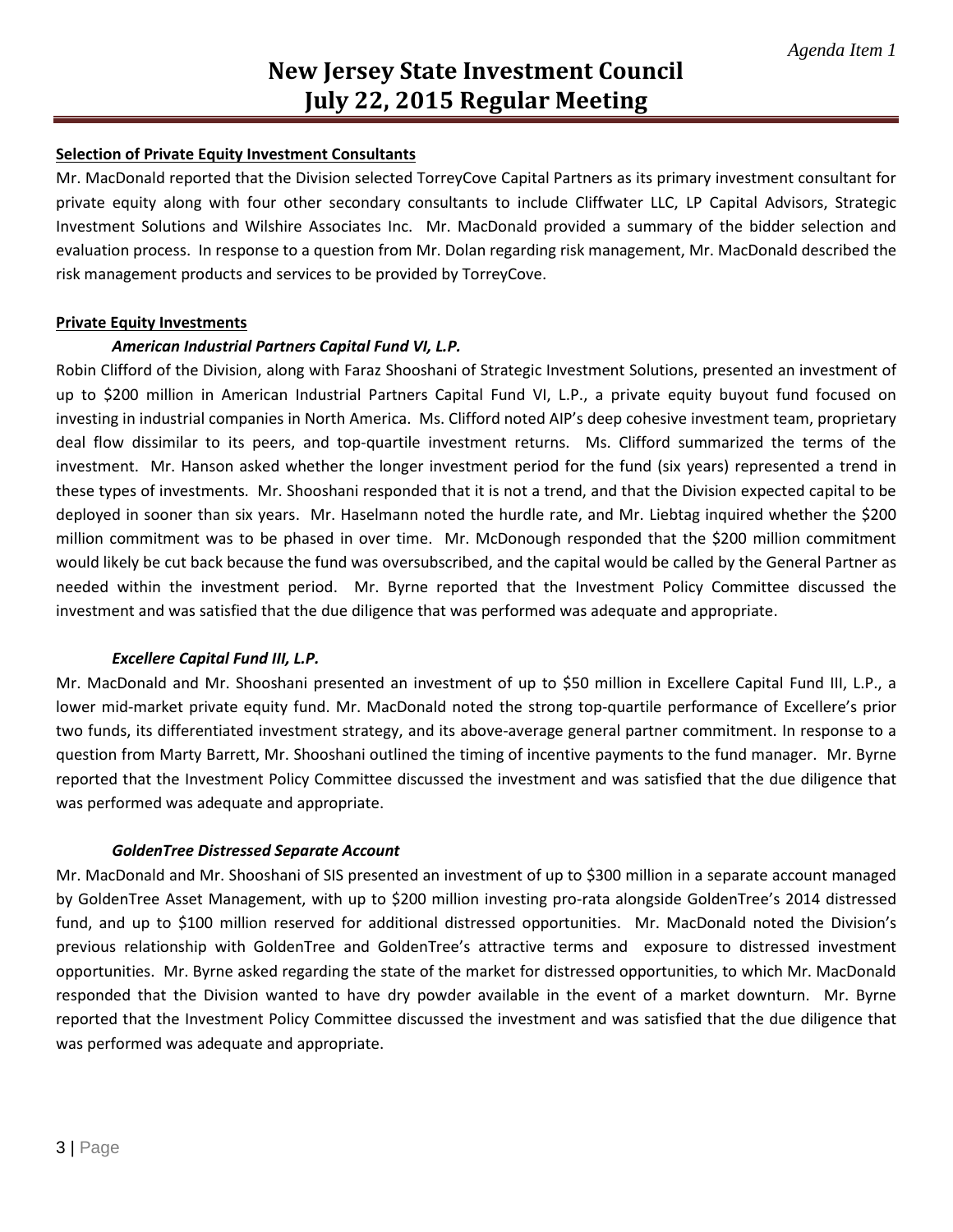### **Hedge Fund Investments**

Mr. McDonough summarized the Division's reallocation of funds in the hedge fund portfolio, including \$1.15 billion in redemptions. A portion of these funds (\$450 million) will be invested in two new absolute return investment opportunities.

#### *Laurion Capital, LP and Laurion Capital Global Markets Fund Ltd.*

Jessie Choi and Samantha Rosenstock of the Division, along with Pete Keliuotis of Cliffwater, presented investments of up to \$100 million in Laurion Capital L.P., and up to \$100 million in Laurion Capital Global Markets Fund Ltd. The Laurion Capital fund is a global macro hedge fund focusing on volatility, arbitrage and relative values strategies, and the Laurion Capital Global Markets fund is an extension of the Laurion Capital fund, isolating specific strategies within that fund. Ms. Choi reported the manager had excellent top-quartile risk-adjusted returns, and described the favorable terms of the investment, noting that the terms of the investment were superior to other funds in its peer group. Mr. Byrne noted the degradation of the fund's returns in 2014 and questioned whether there was enough liquidity in the market to support the fund's increased capacity. Ms. Choi responded that majority of what the fund trades is very liquid and the returns in 2014 were reflective of the recent muted macro environment. Mr. Haselmann commented that he felt this investment was important, given government hyperactivity in the marketplace and the Division's redemption out of other funds with similar strategies. Mr. Dolan noted the fund's outperformance in the tumultuous markets of the last decade. Mr. Shivers inquired about the firm's reported assets under management, to which Mr. Keliuotis responded that the reported amount was based on gross exposure and was therefore overreported. Mr. Byrne reported that the Investment Policy Committee discussed the investment and was satisfied that the due diligence that was performed was adequate and appropriate.

### *Stone Milliner Macro Fund, L.P.*

Ms. Choi, Ms. Rosenstock, and Mr. Keliuotis presented an investment of up to \$250 million in Stone Milliner Macro Fund, L.P., a global macro trading fund with an emphasis on the currency and interest rate markets. Ms. Choi noted the fund's experienced portfolio managers, its top decile risk adjusted returns, and its low correlation to both the equity market and the Division's other fund managers. Ms. Choi described the investment's attractive terms, including below market fees. Mr. Byrne reported that the Investment Policy Committee discussed the investment and was satisfied that the due diligence that was performed was adequate and appropriate.

### **Kingdom of Sweden Debt Obligations**

Mr. Amon summarized a memorandum provided to Council members on Kingdom of Sweden debt obligations. Mr. Amon reported that the Kingdom of Sweden has an issuer rating of Aaa by Moody's Investor Services, Inc., AAA by Standard & Poor's Corporation and AAA by Fitch Ratings; however, individual bonds issued by the Kingdom are no longer rated. Mr. Amon stated that the Division was seeking approval by the Council to purchase unrated debt obligations issued by the Kingdom of Sweden in the future, provided the Kingdom maintains the above issuer ratings. Mr. Haselmann spoke in favor of granting the approval. Mr. Dolan inquired how the status of the issuer rating is monitored, to which Susan Sarnowski of the Division responded that the Division's custodian, State Street, performs compliance checks for the entire portfolio daily. Mr. Haselmann moved to approve the purchase of unrated Kingdom of Sweden debt obligations, subject to the conditions listed in the memorandum and discussed above. Mr. Dolan seconded the motion. A roll call vote was taken, with Council members Byrne, Barrett, Cleary, Dolan, Greaney, Hanson, Haselmann,